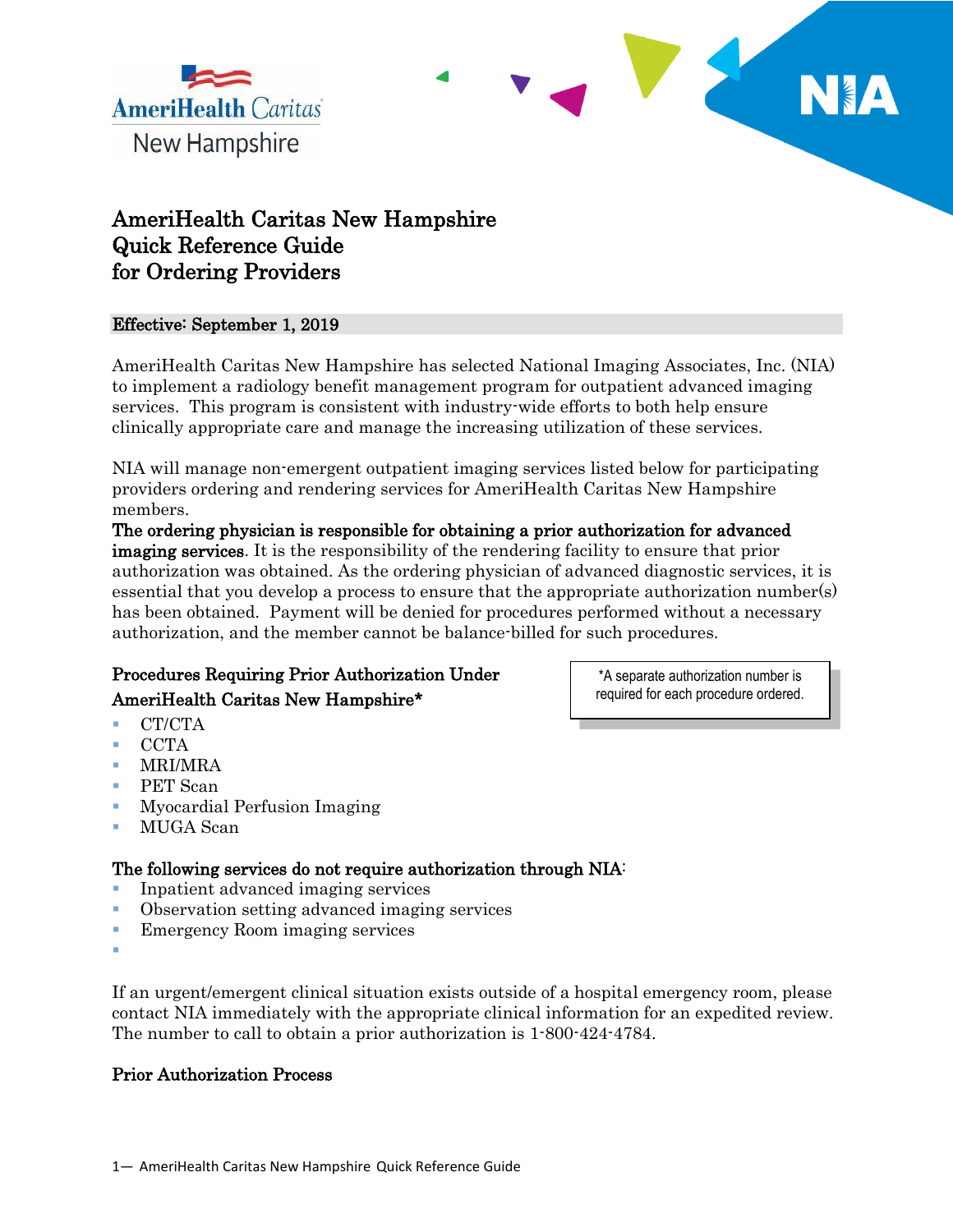There are two ways to obtain authorizations  $-$  either through NIA's Web site at [www.RadMD.com](http://www.radmd.com/) or by calling 1-800-424-4784.

### Information Needed to Obtain Prior Authorization

To expedite the prior authorization process, please have the following information ready before logging into NIA's Web site or calling the NIA Call Center staff. (\*Information is required.)

- Name and office phone number of ordering physician\*
- Member name and ID number\*
- Requested procedure<sup>\*</sup>
- Name of provider office or facility where the service will be performed\*
- Anticipated date of service (if known)
- Details justifying procedure\*
	- Symptoms and their duration
		- Physical exam findings
		- Conservative treatment patient has already completed (e.g., physical therapy, chiropractic or osteopathic manipulation, hot pads, massage, ice packs, medications)
		- Preliminary procedures already completed (e.g., x-rays, CTs, lab work, ultrasound, scoped procedures, referrals to specialist, specialist evaluation)
		- Reason the study is being requested (e.g., further evaluation, rule out a disorder)
- Please be prepared to fax the following information, if requested:
	- $\Box$  Clinical notes  $\Box$  X-ray reports
		-
	- $\Box$  Specialist reports/evaluation  $\Box$  Ultrasound reports
- - $\Box$  Previous CT/MRI reports

#### Web Site Access

- It is the responsibility of the physician ordering the imaging procedure to access NIA's Web site or call for prior authorization. Patient symptoms, past clinical history and prior treatment information will be required and should be available at the time of the contact.
- You can request prior authorization at [www.RadMD.com.](http://www.radmd.com/) RadMD is available 24/7, except when maintenance is performed once every other week after business hours. To begin, you will need to obtain your own unique user name and password for each individual user in your office. Simply go to [www.RadMD.com,](http://www.radmd.com/) click on the New User button and complete the application form.
- If requesting authorizations through NIA's Web site and your request is pended, you will receive a tracking number and NIA will contact you to complete the process.
- The NIA Web site cannot be used for retrospective or expedited authorization requests. Those requests must be processed by calling 1-800-424-4784.

#### Telephone Access

Call center hours of operation are Monday through Friday, 8 a.m. to 8 p.m. EST. You may obtain a prior authorization by calling 1-800-424-4784.

NIA can accept multiple requests during one phone call.